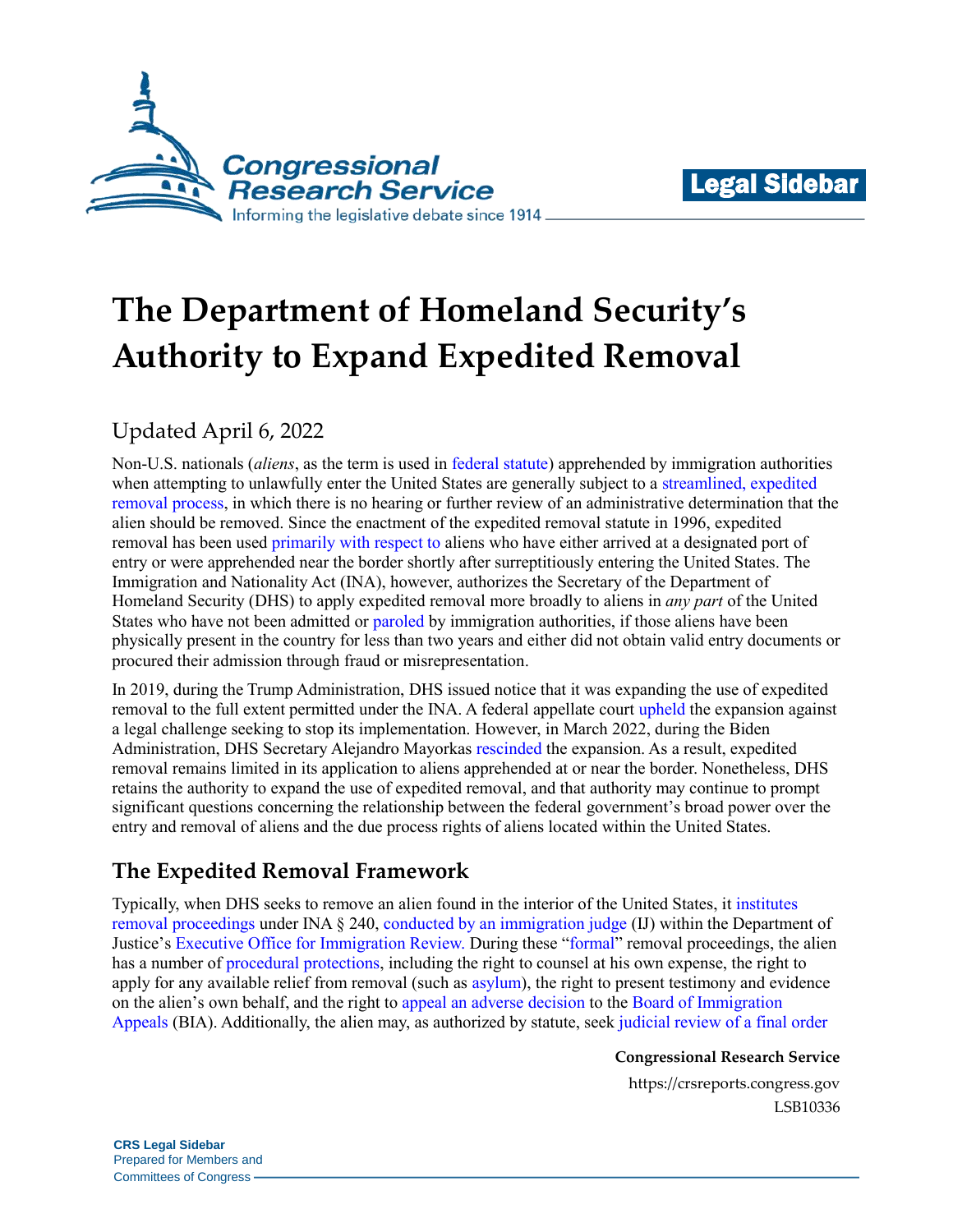[of removal.](https://www.gpo.gov/fdsys/pkg/USCODE-2016-title8/html/USCODE-2016-title8-chap12-subchapII-partV-sec1252.htm) Generally, DHS may (but is not required to) detain an alien while [formal removal proceedings](https://www.uscis.gov/ilink/docView/SLB/HTML/SLB/0-0-0-1/0-0-0-29/0-0-0-5570.html) are pending, and may release the alien on bond or his or her own recognizance (however, detention is [mandatory](https://www.uscis.gov/ilink/docView/SLB/HTML/SLB/0-0-0-1/0-0-0-29/0-0-0-5570.html) if the alien is removable on certain criminal or terrorist-related grounds, except in limited circumstances).

The INA sets forth a separate removal process for certain [arriving aliens](https://www.gpo.gov/fdsys/pkg/USCODE-2010-title8/pdf/USCODE-2010-title8-chap12-subchapII-partIV-sec1225.pdf) who have not been admitted into the United States—a process that significantly differs from the formal removal proceedings governed by INA § 240. Specifically, [INA § 235\(b\)\(1\)](https://www.gpo.gov/fdsys/pkg/USCODE-2010-title8/pdf/USCODE-2010-title8-chap12-subchapII-partIV-sec1225.pdf) provides that an alien arriving at the U.S. border or a port of entry will be removed from the United States *without a hearing or further review* if he or she lacks valid entry documents or has attempted to procure admission by fraud or misrepresentation. (Aliens found inadmissible on most other grounds—e.g., because of certain criminal activity—are not subject to expedited removal and will instead be placed in formal removal proceedings.) INA § 235(b)(1) [also](https://www.gpo.gov/fdsys/pkg/USCODE-2010-title8/pdf/USCODE-2010-title8-chap12-subchapII-partIV-sec1225.pdf#page=2)  [authorizes—](https://www.gpo.gov/fdsys/pkg/USCODE-2010-title8/pdf/USCODE-2010-title8-chap12-subchapII-partIV-sec1225.pdf#page=2)but does not require—DHS to apply this process to aliens inadmissible on the same grounds who have not been admitted or paroled into the United States by immigration authorities, and who have been physically present in the United States for less than two years. "Such designation shall be in the [sole](https://www.gpo.gov/fdsys/pkg/USCODE-2010-title8/pdf/USCODE-2010-title8-chap12-subchapII-partIV-sec1225.pdf#page=2)  [and unreviewable discretion"](https://www.gpo.gov/fdsys/pkg/USCODE-2010-title8/pdf/USCODE-2010-title8-chap12-subchapII-partIV-sec1225.pdf#page=2) of the DHS Secretary, and the designation "may be modified at any time."

Expedited removal has far [fewer procedural protections](http://media.ca1.uscourts.gov/pdf.opinions/09-2673P-01A.pdf#page=6) than formal removal proceedings. The alien has [no right to counsel,](http://cdn.ca9.uscourts.gov/datastore/opinions/2011/08/24/10-50134.pdf#page=18) [no right to a hearing,](https://www.gpo.gov/fdsys/pkg/USCODE-2010-title8/pdf/USCODE-2010-title8-chap12-subchapII-partIV-sec1225.pdf) and [no right to appeal](https://www.gpo.gov/fdsys/pkg/USCODE-2010-title8/pdf/USCODE-2010-title8-chap12-subchapII-partIV-sec1225.pdf#page=2) an adverse ruling to the BIA. Judicial review of an expedited removal order also is [limited in scope.](https://www.gpo.gov/fdsys/pkg/USCODE-2011-title8/pdf/USCODE-2011-title8-chap12-subchapII-partV-sec1252.pdf#page=4) Further, the [INA provides](https://www.gpo.gov/fdsys/pkg/USCODE-2010-title8/pdf/USCODE-2010-title8-chap12-subchapII-partIV-sec1225.pdf#page=2) that an alien "shall be detained" pending expedited removal proceedings. Although DHS has [discretion](https://www.govinfo.gov/content/pkg/USCODE-2016-title8/pdf/USCODE-2016-title8-chap12-subchapII-partII-sec1182.pdf#page=12) [to parole](https://www.gpo.gov/fdsys/pkg/CFR-2011-title8-vol1/xml/CFR-2011-title8-vol1-sec235-3.xml) an alien undergoing expedited removal, thereby allowing the alien to physically enter and remain in the United States pending a determination as to whether he or she should be admitted, DHS [regulations](https://www.ecfr.gov/current/title-8/chapter-I/subchapter-B/part-235/section-235.3) only authorize parole at this stage for a medical emergency or law enforcement reasons.

Despite these restrictions, further administrative review occurs if an alien in expedited removal indicates an intent to seek asylum or otherwise claims a fear of persecution or torture if removed. If, following an interview, the alien demonstrates a [credible fear of persecution](https://www.gpo.gov/fdsys/pkg/USCODE-2010-title8/pdf/USCODE-2010-title8-chap12-subchapII-partIV-sec1225.pdf#page=2) [or torture,](https://www.ecfr.gov/current/title-8/chapter-I/subchapter-B/part-235/section-235.3) the alien [may pursue an](https://www.gpo.gov/fdsys/pkg/USCODE-2010-title8/pdf/USCODE-2010-title8-chap12-subchapII-partIV-sec1225.pdf#page=2)  [application for asylum](https://www.gpo.gov/fdsys/pkg/USCODE-2010-title8/pdf/USCODE-2010-title8-chap12-subchapII-partIV-sec1225.pdf#page=2) and [related](https://www.gpo.gov/fdsys/pkg/USCODE-2016-title8/pdf/USCODE-2016-title8-chap12-subchapII-partIV-sec1231.pdf#page=4) [protections](https://www.gpo.gov/fdsys/pkg/CFR-2002-title8-vol1/pdf/CFR-2002-title8-vol1-sec208-16.pdf#page=2) (if the alien fails to show a credible fear of persecution or torture, he or she [may still seek](https://www.gpo.gov/fdsys/pkg/USCODE-2010-title8/pdf/USCODE-2010-title8-chap12-subchapII-partIV-sec1225.pdf#page=2) [administrative review](https://www.gpo.gov/fdsys/pkg/CFR-2018-title8-vol1/pdf/CFR-2018-title8-vol1-sec208-30.pdf#page=4) of the asylum officer's determination before an IJ). Administrative review [also occurs](https://www.gpo.gov/fdsys/pkg/USCODE-2010-title8/pdf/USCODE-2010-title8-chap12-subchapII-partIV-sec1225.pdf#page=2) if a person placed in expedited removal claims that he or she is a U.S. citizen, [a lawful permanent resident](https://www.dhs.gov/immigration-statistics/lawful-permanent-residents) (LPR), or has been grante[d refugee](https://www.uscis.gov/humanitarian/refugees-asylum/refugees) or [asylee](https://www.uscis.gov/humanitarian/refugees-asylum/asylum) status. In these circumstances, DHS [may not proceed](https://www.gpo.gov/fdsys/pkg/CFR-2011-title8-vol1/pdf/CFR-2011-title8-vol1-sec235-3.pdf#page=3) with removal until the alien's claim receives consideration.

Expedited removal initially was implemented only with respect to [arriving aliens seeking entry](https://www.govinfo.gov/content/pkg/FR-1997-03-06/html/97-5250.htm) at a U.S. port of entry. In 2002, the former Immigration and Naturalization Service (INS) exercised its discretionary authority to expand expedited removal to [aliens who entered the United States by sea](https://www.federalregister.gov/documents/2002/11/13/02-29038/notice-designating-aliens-subject-to-expedited-removal-under-section-235b1aiii-of-the-immigration) without being admitted or paroled, and who have been in the country less than two years. Then, in 2004, DHS (the successor agency to INS) extended expedited removal to designate[d aliens apprehended within](https://www.federalregister.gov/documents/2004/08/11/04-18469/designating-aliens-for-expedited-removal)  [100 miles of the U.S. border within 14 days](https://www.federalregister.gov/documents/2004/08/11/04-18469/designating-aliens-for-expedited-removal) of entering the country, who have not been admitted or paroled.

# **DHS's 2019 Expansion of Expedited Removal**

In January 2017, President Trump issued an [executive order](https://www.whitehouse.gov/presidential-actions/executive-order-border-security-immigration-enforcement-improvements/) directing DHS to apply expedited removal within the broader limitations of the statute. On July 23, 2019, DHS issued a *Federal Register* Notice to implement this directive. The [notice](https://www.federalregister.gov/documents/2019/07/23/2019-15710/designating-aliens-for-expedited-removal) immediately expanded the scope of aliens subject to expedited removal within the full extent permitted by INA  $\S$  235(b)(1). Specifically, DHS designated the following two new classes of aliens as subject to expedited removal:

1. Aliens who did not arrive by sea, who are encountered anywhere in the United States more than 100 air miles from a U.S. international land border, and who have been continuously present in the United States for less than two years; and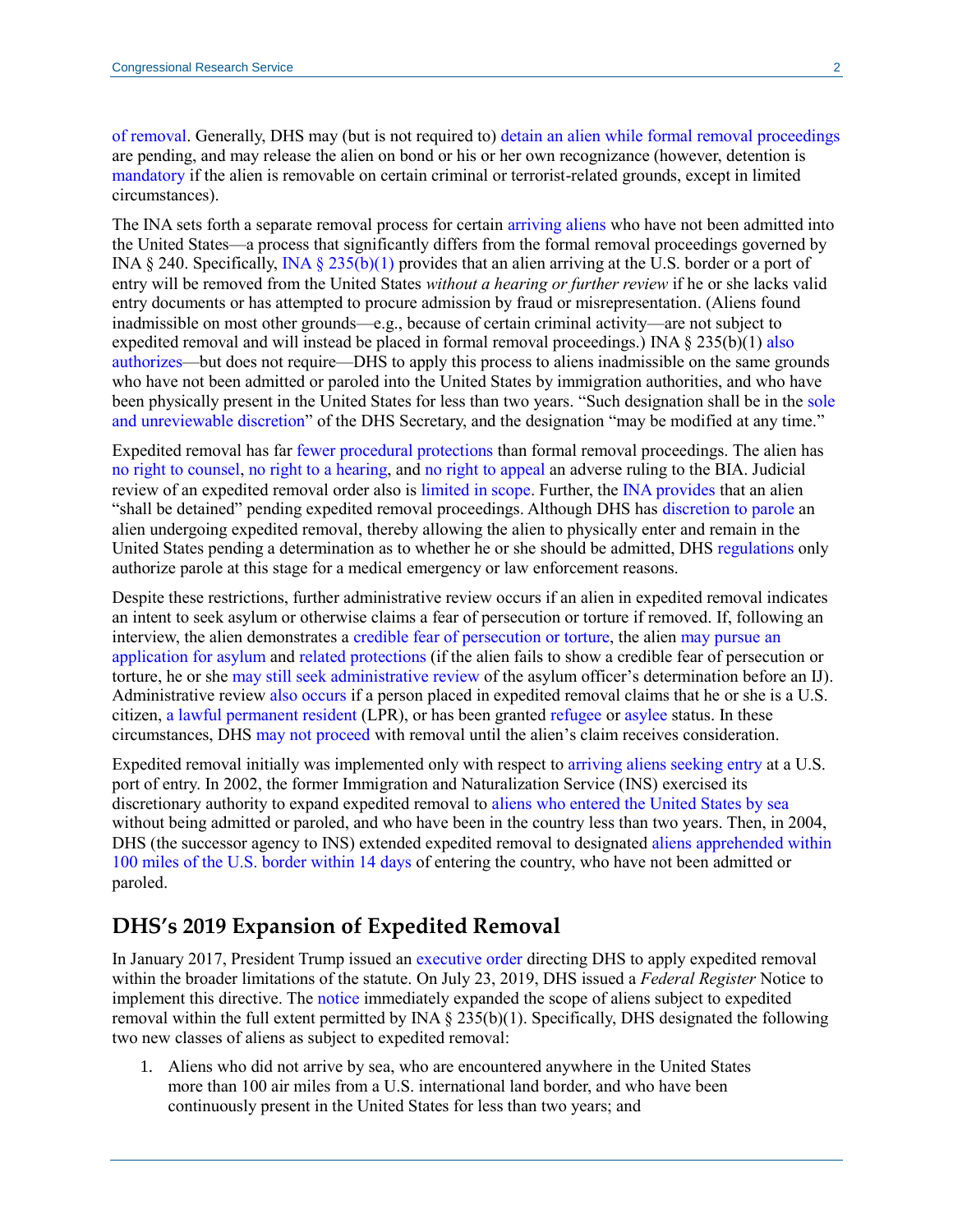2. Aliens who did not arrive by sea, who are encountered within 100 air miles from a U.S. international land border, and who have been continuously present in the United States for at least 14 days but for less than two years.

Taken together with prior expansions of expedited removal, the streamlined removal process became potentially applicable to aliens physically present in *any part* of the United States who (1) were inadmissible because they lacked valid entry documents or procured their entry through fraud or misrepresentation, (2) had not been admitted or paroled, and (3) had been in the country less than two years.

#### **Legal Challenge to the Expedited Removal Expansion**

In *Make the Road New York v. Wolf*, several advocacy groups, on behalf of individuals affected by the new DHS rule, filed a [lawsuit](http://americanimmigrationcouncil.org/sites/default/files/litigation_documents/challenging_the_expansion_of_expedited_removal_complaint.pdf) in the [U.S. District Court for the District of Columbia,](https://crsreports.congress.gov/product/pdf/R/R45314#_Toc21504987) challenging the agency's expansion of expedited removal. The plaintiffs alleged that DHS violated the Administrative Procedure Act (APA) because the agency failed to comply with [notice-and-comment procedures](https://uscode.house.gov/view.xhtml?req=granuleid:USC-prelim-title5-section553&num=0&edition=prelim) before announcing the expansion, and the agency did not offer a "reasoned explanation" for its decision. The plaintiffs also argued that the expansion violated the Fifth Amendment's Due Process Clause because it deprived individuals who have lived in the United States for lengthier periods of time an opportunity to contest their removal at a hearing.

In September 2019, then–federal district court judge Ketanji Brown Jackson [granted](https://www.aclu.org/sites/default/files/field_document/2019-09-27_memorandum_opinion.pdf) the plaintiffs' motion for a preliminary injunction pending the outcome of the litigation. The court [ruled](https://www.aclu.org/sites/default/files/field_document/2019-09-27_memorandum_opinion.pdf#page=67) that the plaintiffs were likely to succeed on the merits of their APA claims because, in expanding expedited removal, DHS failed to comply with notice-and-comment procedures and to consider the "potential negative impacts" of expanding expedited removal into the interior of the United States. The court did not address the plaintiffs' constitutional challenge to the expedited removal expansion.

In 2020, the U.S. Court of Appeals for the D.C. Circuit [reversed](https://www.cadc.uscourts.gov/internet/opinions.nsf/F398C868A41E007D85258590004E10B3/$file/19-5298-1848499.pdf#page=5) the district court's injunction. The court held that the plaintiffs failed to show a likelihood of success on the merits of their claim that DHS failed to offer a "reasoned explanation" for the expedited removal expansion. The cour[t recognized](https://www.cadc.uscourts.gov/internet/opinions.nsf/F398C868A41E007D85258590004E10B3/$file/19-5298-1848499.pdf#page=31) that, under the APA, there is no judicial review when the ["agency action is committed to agency discretion by law."](https://uscode.house.gov/view.xhtml?req=(title:5%20section:701%20edition:prelim)) The court determined that the plaintiffs' challenge to DHS's designation of additional classes of aliens subject to expedited removal [fell within this "restrictive mold"](https://www.cadc.uscourts.gov/internet/opinions.nsf/F398C868A41E007D85258590004E10B3/$file/19-5298-1848499.pdf#page=32) because, under INA § 235(b)(1), "[s]uch designation shall be in the sole and unreviewable discretion" of the DHS Secretary. Moreover, the court [observed,](https://www.cadc.uscourts.gov/internet/opinions.nsf/F398C868A41E007D85258590004E10B3/$file/19-5298-1848499.pdf#page=33) § 235(b)(1) "provides no discernible standards by which a court could evaluate the Secretary's judgment." Turning to plaintiffs' claim that DHS failed to comply with notice-and-comment procedures, the court [determined](https://www.cadc.uscourts.gov/internet/opinions.nsf/F398C868A41E007D85258590004E10B3/$file/19-5298-1848499.pdf#page=37) that  $\S 235(b)(1)$  rendered that process inapplicable to the expansion of expedited removal because the statute gave the Secretary "sole" discretion to make a designation "entirely independent of the views of others."

The D.C. Circuit thus [rejected](https://www.cadc.uscourts.gov/internet/opinions.nsf/F398C868A41E007D85258590004E10B3/$file/19-5298-1848499.pdf#page=39) plaintiffs' APA claims against the expansion of expedited removal. Like the district court, the D.C. Circuit did not consider whether the expansion of expedited removal violated other federal statutes or the constitutional rights of aliens within the United States. The D.C. Circuit's ruling thus enabled DHS to proceed with its expansion of expedited removal into the interior of the United States pending further litigation.

#### **Rescission of Expedited Removal Expansion**

In February 2021, President Biden, by [executive order,](https://www.whitehouse.gov/briefing-room/presidential-actions/2021/02/02/executive-order-creating-a-comprehensive-regional-framework-to-address-the-causes-of-migration-to-manage-migration-throughout-north-and-central-america-and-to-provide-safe-and-orderly-processing/) directed the Secretary of Homeland Security to consider whether to modify, revoke, or rescind the 2019 expanded designation of expedited removal. In March 2022, DHS Secretary Alejandro Mayorkas [formally rescinded](https://www.federalregister.gov/documents/2022/03/21/2022-05961/rescission-of-the-notice-of-july-23-2019-designating-aliens-for-expedited-removal) the expedited removal expansion,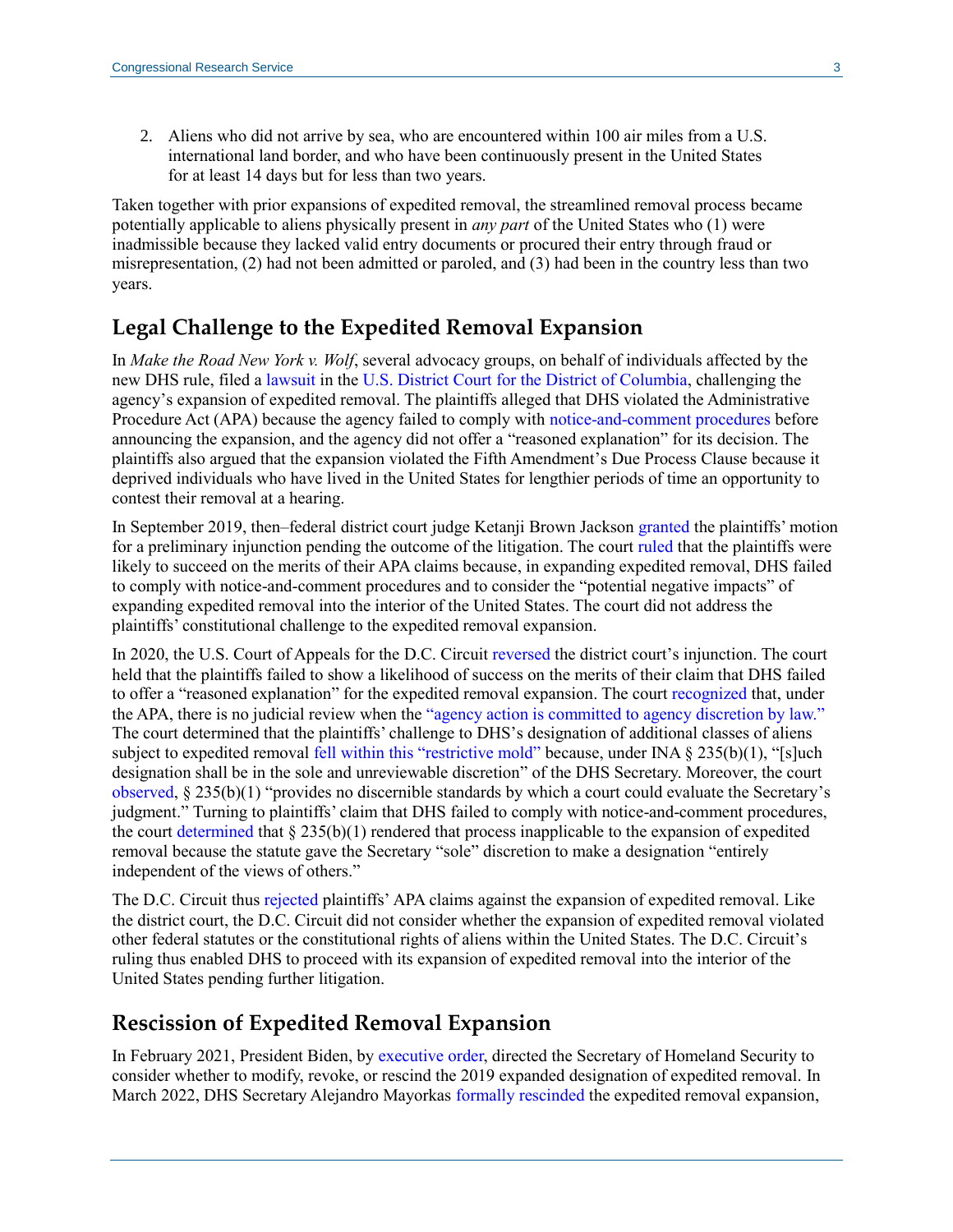citing DHS's operational constraints and its need to prioritize limited enforcement resources given the high number of alien apprehensions at the Southwest border. According to Secretary Mayorkas, "expedited removal is best focused as a border enforcement tool on recent entrants encountered in close proximity to the border or its functional equivalent (e.g., air and land ports of entry), rather than on individuals apprehended throughout the United States without geographical limitation, who may have developed significant ties to the community." The rescission of the 2019 expedited removal expansion did not rescind or modify any earlier implementation of expedited removal. Therefore, DHS retains the ability to employ expedited removal with respect to aliens encountered at or near the border.

# **Constitutional Considerations**

Although DHS rescinded its 2019 expansion of expedited removal, the agency could invoke its authority under INA § 235(b)(1) to designate additional classes of aliens subject to expedited removal in the future. The Supreme Court has [recognized](https://www.supremecourt.gov/opinions/08pdf/07-582.pdf#page=13) that a federal agency may adopt new policies that depart from its prior policies so long as the agency acknowledges and sufficiently explains the reasons for the policy change. DHS, at some point, could decide to employ expedited removal within the full extent permitted by statute, as it did in 2019 (i.e., throughout the entire United States); or the agency could expand expedited removal on a more limited basis (e.g., to cover aliens encountered within 200 miles of the border).

Perhaps the key legal question left open by the D.C. Circuit's decision upholding DHS's 2019 expansion of expedited removal is whether due process considerations limit the use of expedited removal in the interior of the United States. The Supreme Court has [long held](https://supreme.justia.com/cases/federal/us/459/21/) that aliens seeking entry into the United States have no constitutional rights regarding their applications for *admission*. Separate from admission considerations, the Court also [has recognized](https://supreme.justia.com/cases/federal/us/533/678/) that aliens who have *physically entered* the United States, even unlawfully, are ["persons" u](https://tile.loc.gov/storage-services/service/ll/usrep/usrep457/usrep457202/usrep457202.pdf#page=9)nder the Fifth Amendment's Due Process Clause. Due process protections [generally](https://tile.loc.gov/storage-services/service/ll/usrep/usrep424/usrep424319/usrep424319.pdf#page=15) include a right to a hearing and a meaningful opportunity to be heard before deprivation of a liberty interest—features arguably lacking in the expedited removal context, where aliens generally have [no right to a hearing or further review](https://www.gpo.gov/fdsys/pkg/USCODE-2010-title8/pdf/USCODE-2010-title8-chap12-subchapII-partIV-sec1225.pdf) of an administrative determination of removability.

To date, [reviewing](https://www.leagle.com/decision/321180406fsupp3d72958) [courts](https://caselaw.findlaw.com/us-7th-circuit/1527186.html) [have](https://www.clearinghouse.net/chDocs/public/IM-PA-0012-0003.pdf#page=73) [generally](http://cdn.ca9.uscourts.gov/datastore/opinions/2014/01/09/11-35556.pdf#page=8) [upheld](https://www.leagle.com/decision/inadvfdco151008000686) the expedited removal process as employed along the border (though in a few cases, some courts have held that certain aliens [did not meet the criteria](https://law.justia.com/cases/federal/district-courts/FSupp2/272/650/2296179/) for expedited removal, or that DHS officials [failed to comply](http://cdn.ca9.uscourts.gov/datastore/opinions/2014/11/10/13-50129.pdf) with expedited removal procedures). For example, shortly after the expedited removal statute was enacted, a group of advocacy organizations and aliens who had been removed [filed a lawsuit](https://www.clearinghouse.net/chDocs/public/IM-DC-0002-0010.pdf) arguing that the expedited removal process—at the time applied *only* to aliens arriving at designated ports of entry—offered insufficient procedural protections. The D.C. federal district court [disagreed,](https://www.clearinghouse.net/chDocs/public/IM-DC-0002-0010.pdf) citing Congress's broad legislative authority over the admission of aliens and "long-standing precedent" that aliens seeking to enter the United States have no constitutional due process protections concerning their applications for admission, and the D.C. Circuit [affirmed](https://caselaw.findlaw.com/us-dc-circuit/1439124.html) that decision on appeal in 2000. These earlier cases, however, did not consider the expansion of expedited removal into the *interior* of the United States or its application to persons who had developed more significant contacts to the country than aliens initially arriving at the border. The plaintiffs in *Make the Road New York* had claimed that even if expedited removal applied to arriving aliens is permissible, its expansion to aliens who have been physically present in the United States for up to two years is not.

In assessing whether expedited removal may be employed with respect to aliens unlawfully present in the United States, a key consideration may be whether the procedural protections to which an alien is constitutionally entitled in removal proceedings turn upon the alien having been *admitted* into the United States. In the early decades of the 20th century, the Supreme Court issued [several](https://supreme.justia.com/cases/federal/us/225/460/) [decisions](https://caselaw.findlaw.com/us-supreme-court/264/131.html) [recognizing](https://cdn.loc.gov/service/ll/usrep/usrep189/usrep189086/usrep189086.pdf) that an alien admitted into the country was entitled to notice and a fair hearing before being removed. The Court suggested, however, that it was [less clear](https://cdn.loc.gov/service/ll/usrep/usrep189/usrep189086/usrep189086.pdf#page=15) whether those protections were owed to aliens who entered unlawfully, particularly when the unlawful entrants had not developed significant ties to the United States. More recently in its 1982 decision in *[Landon v. Plasencia,](https://scholar.google.com/scholar_case?case=5918376679014688763&hl=en&as_sdt=6&as_vis=1&oi=scholarr)* the Court opined that "an alien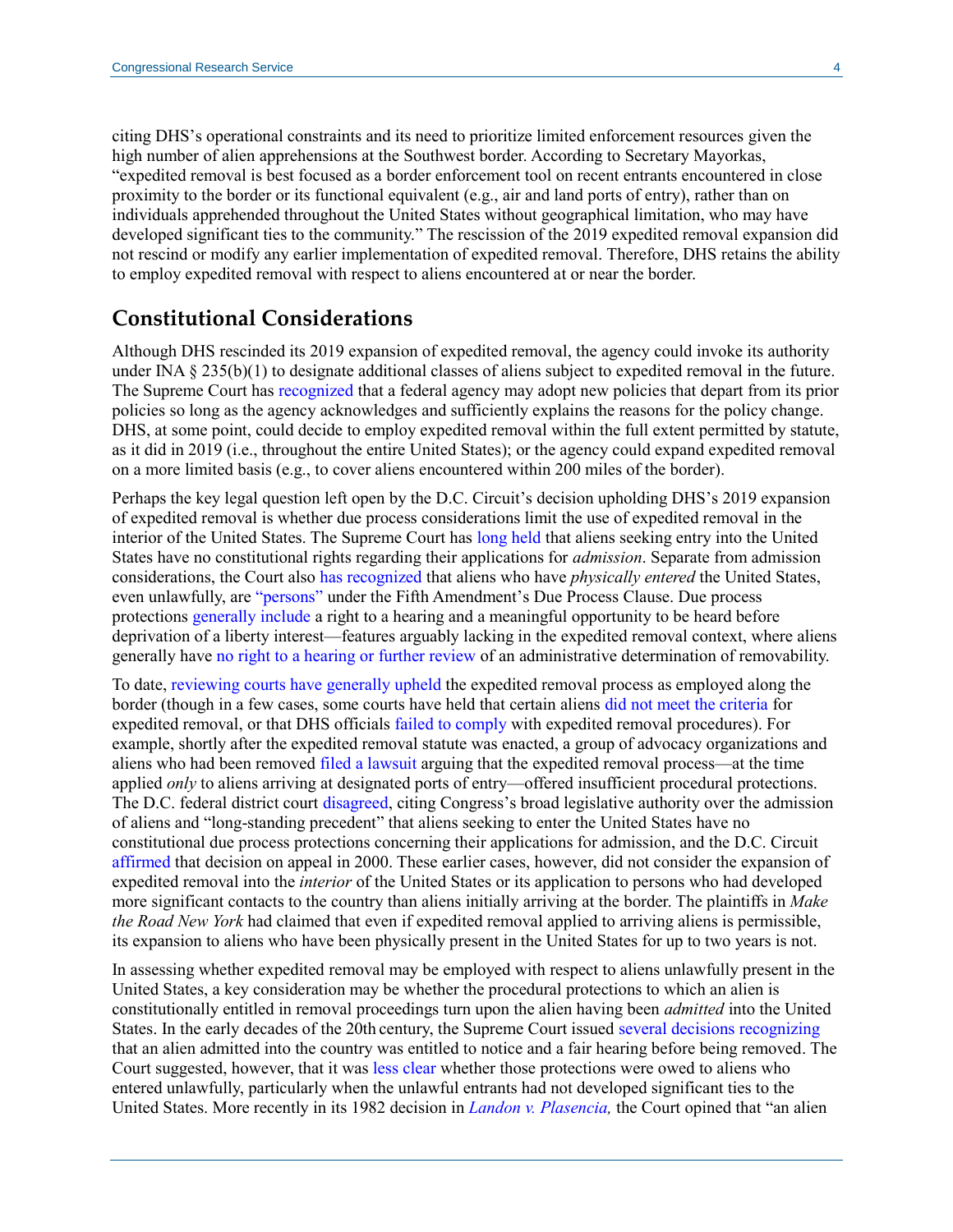seeking initial admission to the United States requests a privilege, and has no constitutional rights regarding his application, for the power to admit or exclude aliens is a sovereign prerogative." It is only once "an alien gains admission to our country and begins to develop the ties that go with permanent residence," the Court continued, "that his constitutional status changes accordingly."

In other cases, the Court has seemed to indicate that an alien's U.S. *physical presence* alone is sufficient for due process considerations to attach to removal decisions. In the 1953 case of *[Shaughnessy v. United](https://scholar.google.com/scholar_case?case=16227970669733492793&hl=en&as_sdt=20006&as_vis=1)  States* [ex rel.](https://scholar.google.com/scholar_case?case=16227970669733492793&hl=en&as_sdt=20006&as_vis=1) *Mezei*, for example, the Court held that an alien detained for exclusion at the threshold of entry was entitled only to whatever process was afforded by Congress. The Court, however, went on to declare that once an alien has "passed through our gates, even illegally," he could "be expelled only after proceedings conforming to traditional standards of fairness encompassed in due process of law." The Court has [described](https://supreme.justia.com/cases/federal/us/533/678/) the Due Process Clause as extending protection to aliens within the United States "whether their presence here is lawful, unlawful, temporary, or permanent."

In *[DHS v. Thuraissigiam](https://www.supremecourt.gov/opinions/19pdf/19-161_g314.pdf#page=5)*, decided in 2020, the Court stated that "aliens who have established connections in this country have due process rights in deportation proceedings." The Court did not go further to assess the nature of "established connections," beyond [determining](https://www.supremecourt.gov/opinions/19pdf/19-161_g314.pdf#page=38) that an alien apprehended by immigration authorities 25 yards from the U.S.-Mexico border could be "treated for due process purposes as if stopped at the border." Citing *Mezei*, the Court reasoned that the alien remained ["on the threshold"](https://www.supremecourt.gov/opinions/19pdf/19-161_g314.pdf#page=39) of entry and was entitled only to those procedures provided by Congress. To conclude otherwise, the Court [declared,](https://www.supremecourt.gov/opinions/19pdf/19-161_g314.pdf#page=39) would "undermine the sovereign prerogative of governing admission to this country and create a perverse incentive to enter at an unlawful rather than a lawful location." In a few published decisions, lower courts have similarly emphasized aliens' status as ["recent surreptitious entrants"](http://www2.ca3.uscourts.gov/opinarch/161339p.pdf#page=76) in treating them like applicants for initial admission who lack due process rights in relation to admission beyond that authorized by Congress. These cases, though, concerned aliens whose presence in the country was significantly less than the two-year window set forth in the expedited removal expansion. A future expansion of expedited removal throughout the United States may require courts to reassess the scope and limitations of Congress's broad immigration power with respect to aliens who, though physically present in the country, were never lawfully admitted, and whether due process affords them certain rights in the course of removal proceedings.

## **Author Information**

Hillel R. Smith Legislative Attorney

### **Disclaimer**

This document was prepared by the Congressional Research Service (CRS). CRS serves as nonpartisan shared staff to congressional committees and Members of Congress. It operates solely at the behest of and under the direction of Congress. Information in a CRS Report should not be relied upon for purposes other than public understanding of information that has been provided by CRS to Members of Congress in connection with CRS's institutional role. CRS Reports, as a work of the United States Government, are not subject to copyright protection in the United